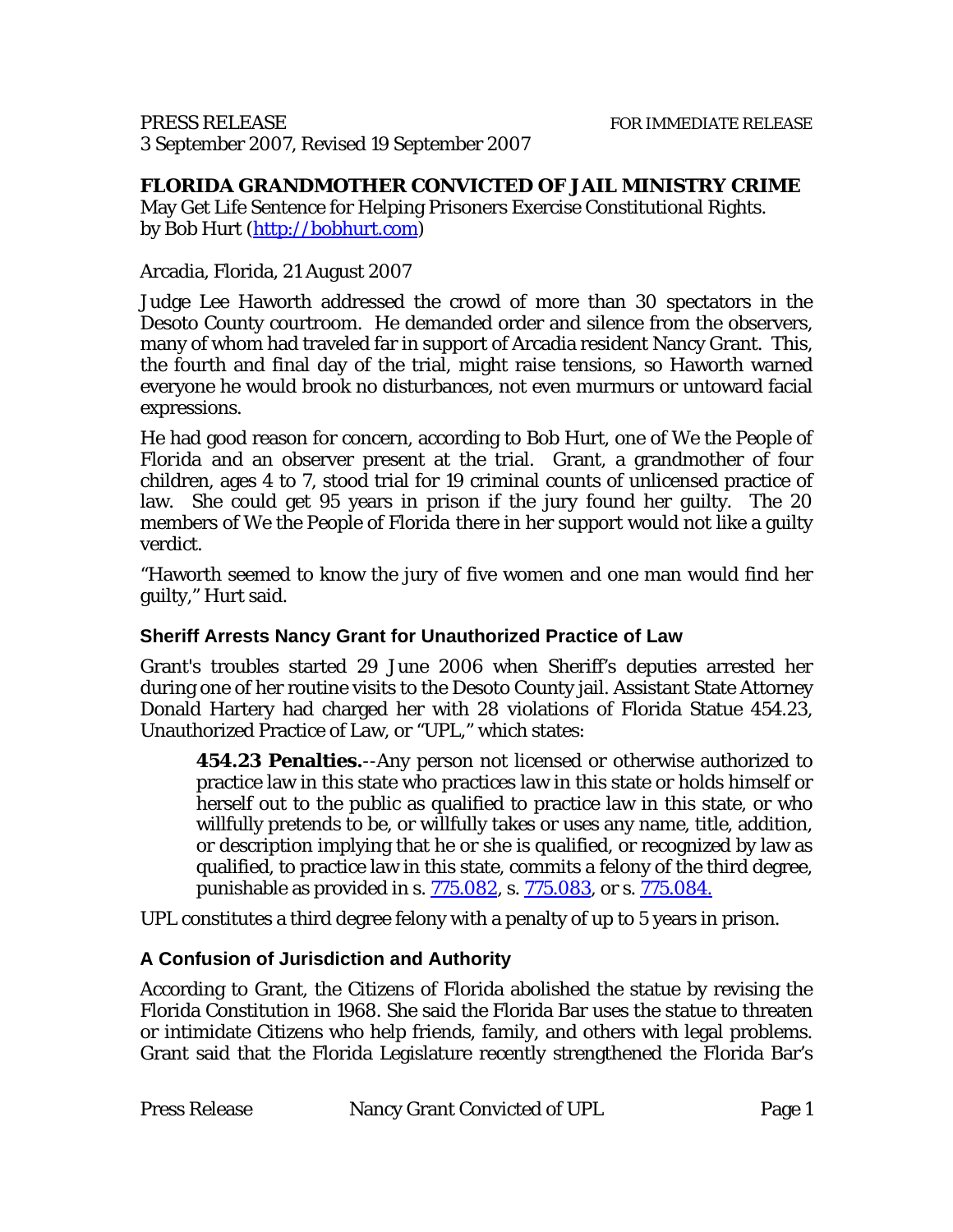position by converting the UPL penalty from a misdemeanor to a felony. The law thereby gives the Florida Bar a monopoly in rendering legal assistance, forcing people to buy expensive legal counsel from attorneys in order to have a chance at winning cases, and violating people's First, Fifth, and Fourteenth Amendment rights to speech and due process.

Grant believes she has become the State of Florida's first victim of the newly felonized statute.

Interestingly, the Florida Legislature created the Board of Law Examiners in 1925 to regulate the practice of law by attorneys. In 1949 the Supreme Court absorbed the Florida Bar as its official arm. The 1968 Florida Constitution moved the power to regulate attorneys and the practice of law to the Supreme Court:

**Article V. Section 15. Attorneys; admission and discipline.**--The supreme court shall have exclusive jurisdiction to regulate the admission of persons to the practice of law and the discipline of persons admitted. "

However, neither Chapter 454 of Florida Statutes nor the Constitution actually define the term "practice of law." Since people have to guess at what that means, the law is void for vagueness. Furthermore, according to Grant, the Florida Legislature has no authority under the Constitution to regulate the practice of law or to punish UPL. Therefore only the Supreme Court may hear UPL complaints, and it may act only by granting civil injunctive relief.

Grant stated that the Florida Bar*,* which provided the case law upon which the state based its case, *has no authority to define "practice of law" or "unauthorized practice of law,"* and that only the Florida Legislature has that authority. She illustrated her point by explaining that the United States Department of Justice and the Federal Trade Commission threatened to enjoin the Massachusetts Bar in 2004 if they attempted to define UPL.

## **Grant Learns that Government Officials Violate Speedy Trial Laws**

Grant's jail ministry started in 2000 after the Sheriff arrested one of her sons. While visiting her son in the Desoto County Jail, Nancy learned about numerous prisoners, including immigrants, who had suffered imprisonment for years without so much as a single hearing, much less a trial. Grant knew that the Florida Constitution guarantees the accused a speedy trial as well as other rights:

**U.S. Constitution. Amendment VI.** In all criminal prosecutions, the accused shall enjoy the right to a speedy and public trial, by an impartial jury of the State and district wherein the crime shall have been committed, which district shall have been previously ascertained by law, and to be informed of the nature and cause of the accusation; to be confronted with the witnesses against him; to have compulsory process for obtaining witnesses in his favor, and to have the Assistance of Counsel for his defence.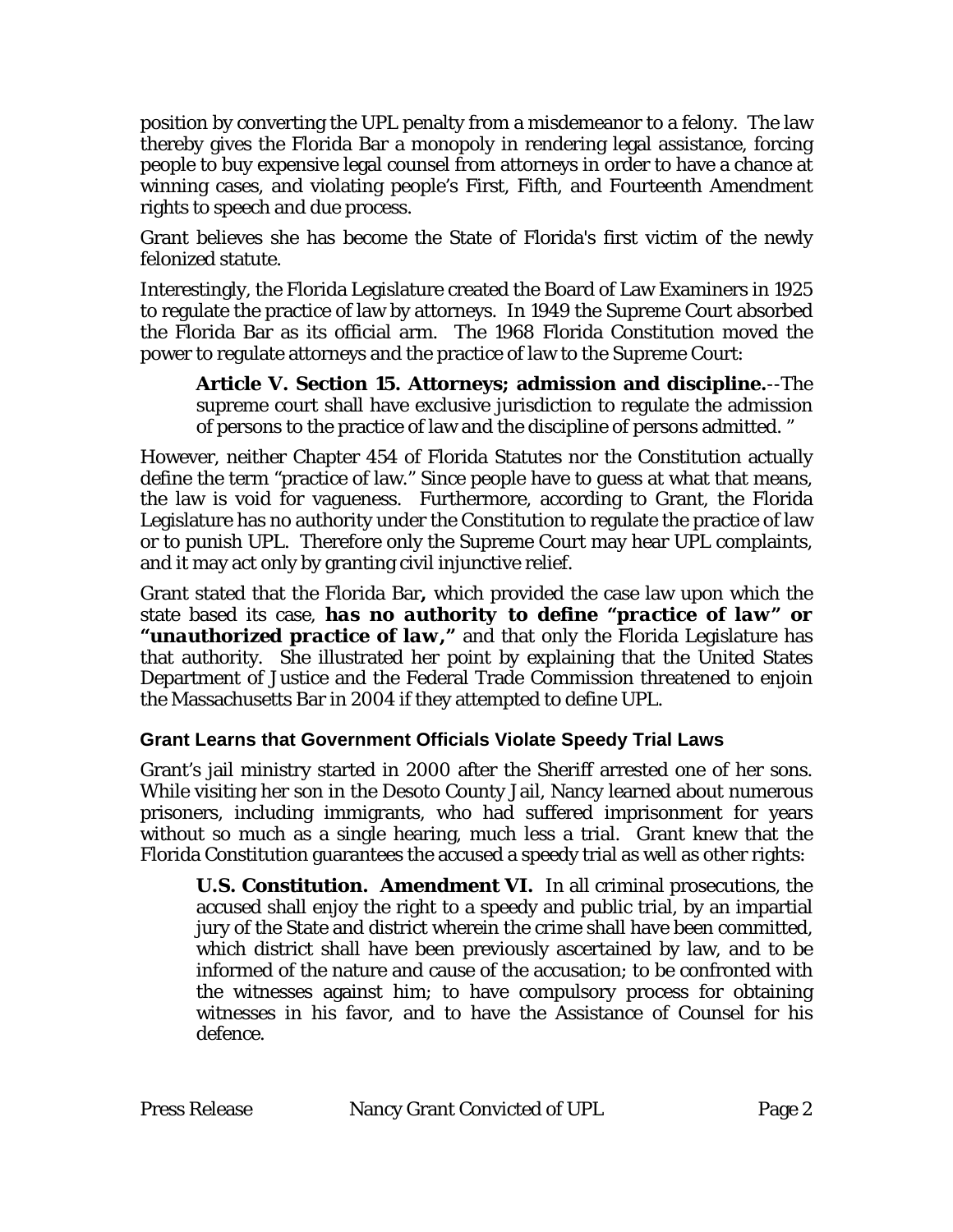### **Florida Constitution. Article I. Section 16. Rights of accused and of victims.**--

(a) In all criminal prosecutions the accused shall, upon demand, be informed of the nature and cause of the accusation, and shall be furnished a copy of the charges, and shall have the right to have compulsory process for witnesses, to confront at trial adverse witnesses, to be heard in person, by counsel or both, and to have a speedy and public trial by impartial jury in the county where the crime was committed. If the county is not known, the indictment or information may charge venue in two or more counties conjunctively and proof that the crime was committed in that area shall be sufficient; but before pleading the accused may elect in which of those counties the trial will take place. Venue for prosecution of crimes committed beyond the boundaries of the state shall be fixed by law.

(b) Victims of crime or their lawful representatives, including the next of kin of homicide victims, are entitled to the right to be informed, to be present, and to be heard when relevant, at all crucial stages of criminal proceedings, to the extent that these rights do not interfere with the constitutional rights of the accused.

Florida laws and rules comply with the Constitutions as follows:

- 1. Florida Statue 918.015 requires a speedy trial;
- 2. Florida Rule of Judicial Administration  $2.250$  (a)(1)(A) requires trial courts to dispose of felony cases within 180 days after arrest;
- 3. Florida Rule of Criminal Procedure 3.191 requires a trial without demand within 175 days, and it specifies that "A Defendant not brought to trial within the specified time period, on motion of Defendant or the court, shall be forever discharged from the crime."

## **Grant Begins Her Jail Ministry by Telling Prisoners Their Rights**

Grant believed that the State Attorney fell woefully short of their legal obligations. So, she began her ministry by visiting the jail and telling the inmates about their rights under the Constitutions and laws.

A paralegal friend had prepared a generic emergency motion form for release based on the speedy trial requirements. The memorandum of law included in the motion cited numerous court rulings requiring release of prisoners for lack of a speedy trial.

According to testimony of witnesses in her trial, she gave copies of the motion to inmates and explained how to fill it out. She established a non-profit corporation, the Florida Pro Se Bar, Inc., to help inmates understand their rights and to encourage *pro se* (do-it-yourself) litigation. Letters poured in from jail prisoners asking for help. The Florida Pro Se Bar, under Grant's leadership, sent them motion forms, encouraged them to file the motions, and encouraged them to fire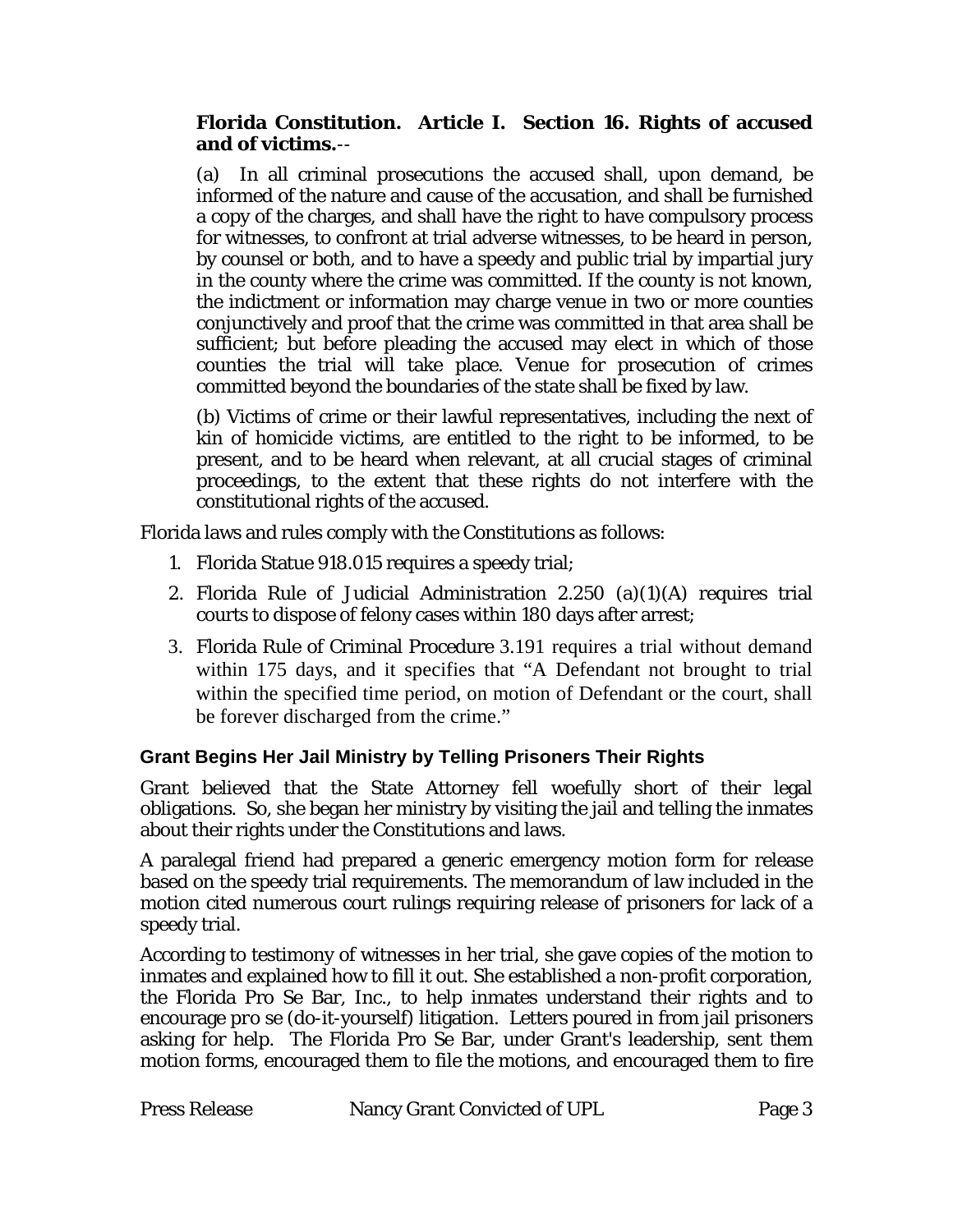their attorneys for lack of effective assistance of counsel. Grant donated her time and resources to help the prisoners and *pro se* litigants, asking nothing in return.

During her visits to the jail, Grant discovered that many illegal immigrants languish there without a hearing or trial. She explained that state officials in Florida's 12th judicial circuit have established a system for warehousing prisoners until they get around to processing them. She also said the system uses deception and coercion to deprive the prisoners of their rights.

- 1. Officials assign public defenders to prisoners who cannot afford attorneys.
- 2. The public defender requests a continuance from the court without informing the client prisoner that the action effectively forfeits the right to a speedy trial.
- 3. Prisoners sit in jail for months waiting for something to happen, during which time the public defenders never contact them.
- 4. The Assistant State Attorney negotiates a plea bargain with the prisoner, and convinces the prisoner to take the deal or face many years in jail or worse, sometimes 40 to 150 years.
- 5. Prisoners then sit in jail for years, convicted without a hearing or trial, most with no awareness that state officials connived and coerced them into throwing away their rights.

According to Grant most judicial circuits in Florida have the same system in place. "I know that many people in jail have committed crimes and deserve punishment," Grant said. "But some good citizens sit in jail as victims of circumstance and have done nothing wrong. That is why the state should timely inform prisoners of their rights and give them the full protections of the Constitutions. Those protections should not stop at the jail house door," she added.

# **Prisoners Threatened, Beaten, and Denied Rights**

When asked to cite some specific cases of rights deprivations, Grant provided several, including the following.

Grant offered religious comfort and information about due process rights to Mexican immigrant Gregory Tijerina while he sat in Desoto County jail. Tijerina testified in court that 12<sup>th</sup> Circuit Judge James S. Parker threatened him with 150 years in prison if he did not immediately take a 10 -year plea deal. According to Grant, Tijerina suffered a cut, a beating, and a concussion in jail because he spoke out about the illegal aliens detained illegally in the jail. Tijerina told Grant that he received no medical care in jail for his injuries. Grant said she saw dried blood on a letter Tijerina wrote to her in desperation from jail after the beating, imploring her to help him.

Grant said a Sarasota SWAT team beat and kicked Bobo Horace Hudson, an alleged crack user, because he insisted he wanted to handle his case himself as a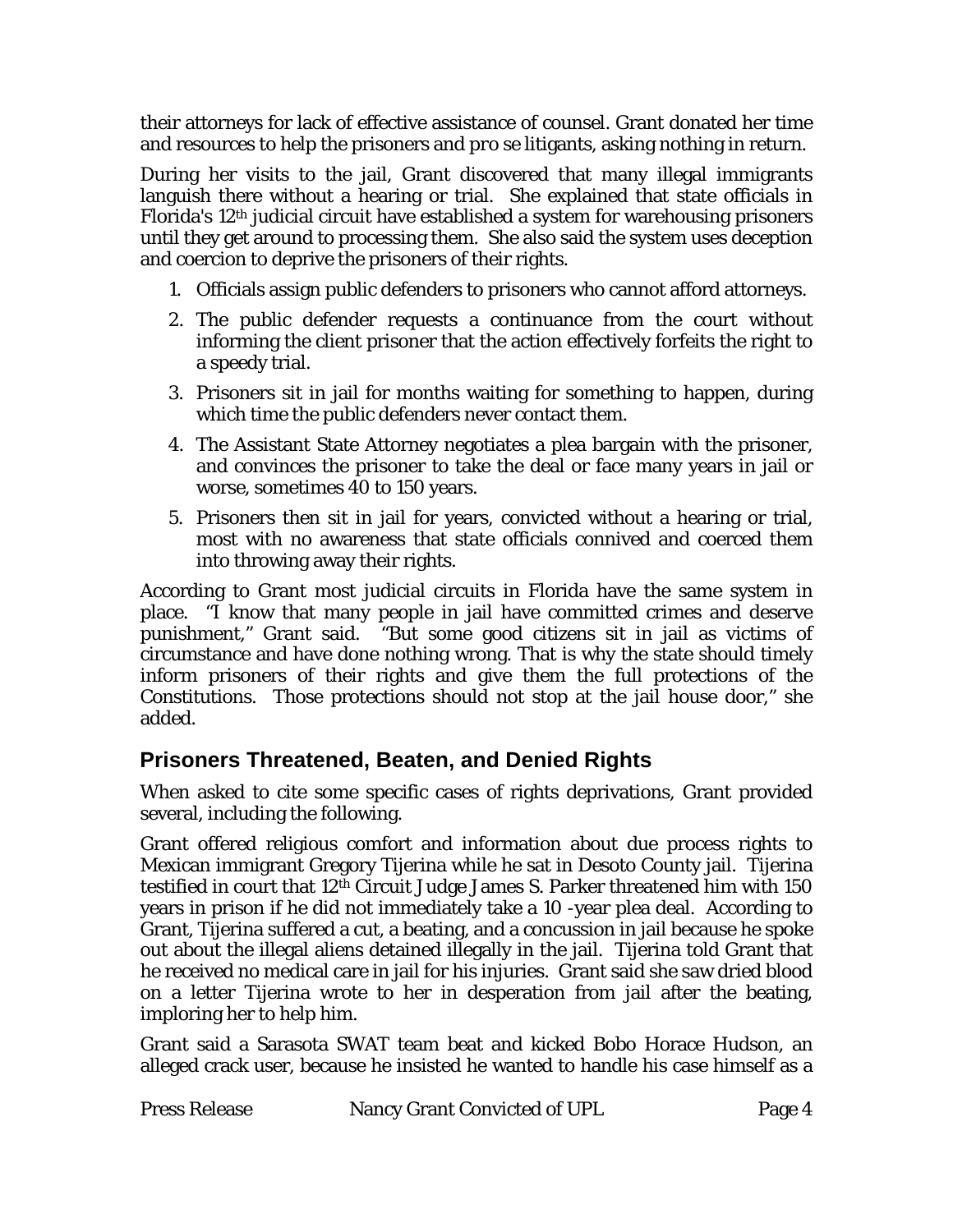*pro se* litigant after Judge Parker told him to stop the *pro se* b---s---. After the beating, he went before Judge Parker and agreed not to litigate on his own behalf, but to use a public defender instead.

## **Grant Interested in Government and Justice**

Grant took interest in the government and justice because of the difficulties her sons had in the county jail. Deciding to help correct the problems, she ran for state representative in 2000, for governor as a write-in candidate in 2002, and for county judge in 2004. She said she learned from her experiences that the three branches should give government a system of checks and balances, but that the system does not work in Florida.

*Since attorneys work in all three branches of government, all Florida attorneys belong to a private organization known as the Florida Bar, and the Bar forms an official arm of the Supreme Court (head of the Judicial Branch), attorneys in the Executive and Legislative branch thereby violate the principle of separation of powers that makes the government into a republic, thereby destroying the republican nature of Florida government.* 

### According to Grant, *the Judicial Branch has a monopoly on government, in violation of both the US and Florida Constitutions.*

**US Constitution Article IV Section 4.** The United States shall guarantee to every State in this Union a Republican Form of Government, and shall protect each of them against Invasion; and on Application of the Legislature, or of the Executive (when the Legislature cannot be convened) against domestic Violence.

**Florida Constitution Article II Section 3. Branches of government.** The powers of the state government shall be divided into legislative, executive and judicial branches. No person belonging to one branch shall exercise any powers appertaining to either of the other branches unless expressly provided herein.

Grant concluded that a person cannot get a fair trial when the prosecutor, judge, and defending attorney all belong to the Florida Bar, which she considers a "good old boy's network" whose members protect one another under the broad leadership of the Supreme Court.

Grant explained her motive to help solve the problem: "The public receives no value for their money when they hire attorneys to represent them in criminal courts. I wanted prisoners to have access to the courts, and I wanted to encourage *pro se* litigation." Grant said people have the right of access to courts and justice.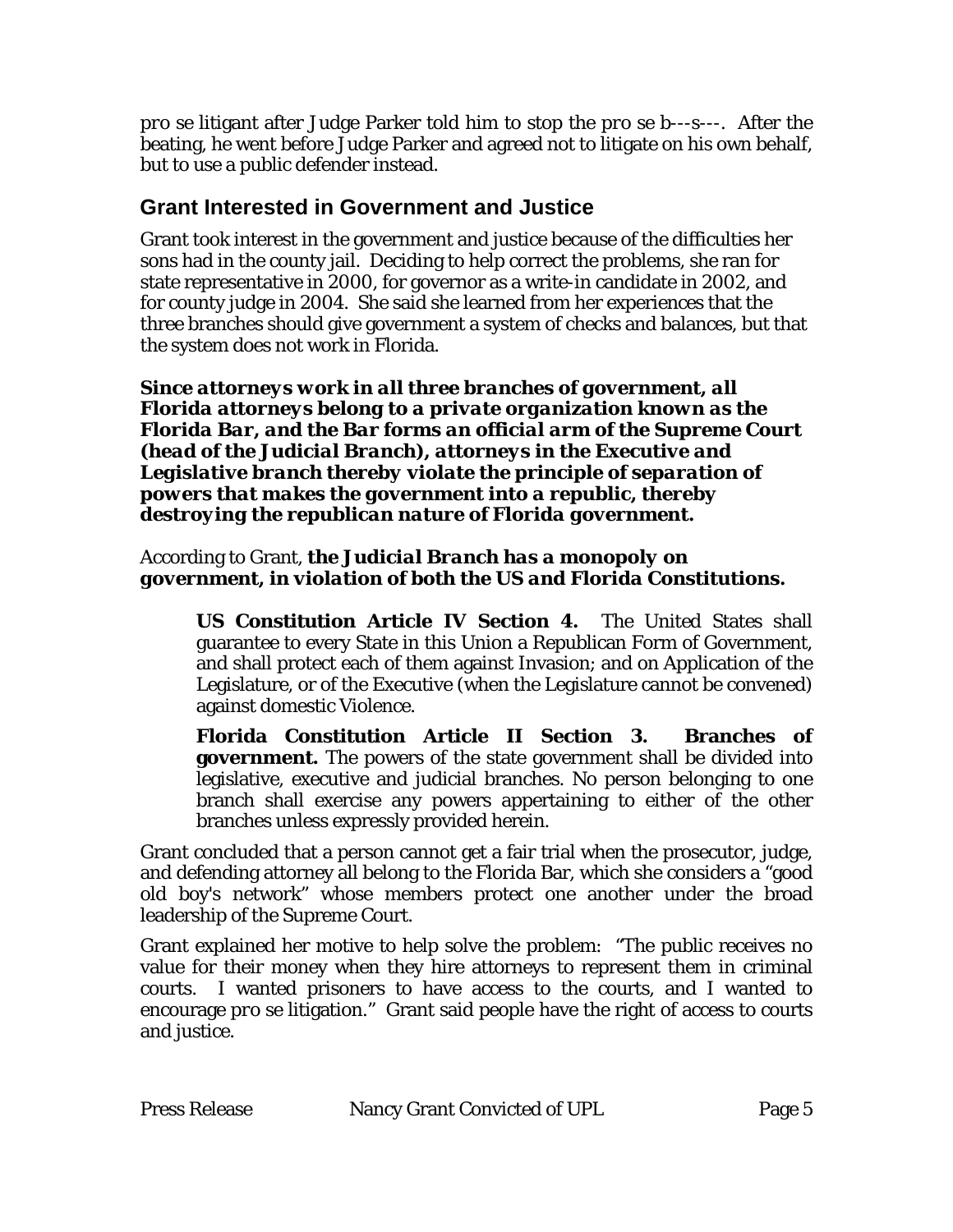**Florida Constitution Article I Section 21. Access to courts.**--The courts shall be open to every person for redress of any injury, and justice shall be administered without sale, denial or delay.

Grant decided to encourage people to fire their attorneys, learn the law, and handle their own cases. That and her first hand knowledge of the dilemma of prisoners who waste their lives in wrongful incarceration led Grant to form the Florida Pro Se Bar, Inc. She said she had realized that the organization provided an avenue for prisoners in the state of Florida to access the courts that were being held for years without a hearing or trial and encouraged self representation before the court.

### **Attorney Files Complaints Against Grant**

Grant said that shortly after founding her organization attorney Susan Germann Wright filed a complaint against her because two of Wright's clients requested assistance from the Florida Pro Se Bar, claiming Wright had abandoned them. One of Wright's clients stated in court testimony that his mother wanted back the money she had paid Wright because Wright did nothing to help him. Representatives of the State Attorney's office and Sheriff's department both stated in court that anyone who teaches civil rights, as in the Bill of Rights, commits unlicensed practice of law, a third degree felony carrying a five year prison sentence.

Grant considers the circumstances surrounding Wright, Hartery, and Desoto County Sheriff's Department Lieutenant Kurt Mays, the lead investigator in Grant's case a bit strange. As one would expect, Wright defends clients in the Desoto County Courthouse. However, she maintains no physical address with the Florida Bar, and a call to 411 will not yield a phone number in Wright's name. When Grant attempted to find an address in order to serve Wright with a deposition notice, Mays failed to provide an address for Wright.

Grant filed a motion to compel the state to give her the address. Hartery responded with the address of 130 South Monroe in Arcadia. Grant said she visited the address and found a storage facility and unoccupied office there. Grant learned that Wright had leased the office after the motion to compel. Grant paid the Sheriff's Department \$20 to serve Wright the deposition subpoena. Hartery told Grant that Wright had received the subpoena in the mail. In the end, Wright showed up for her deposition in which she admitted receiving the subpoena in the mail. Grant still has possession of the original subpoena.

"It's all a cover-up and obstruction," Grant said. "Hartery and Mays lied and conspired to prevent me from learning Wright's physical address. All the subpoenas say 'Susan Wright in care of Lt. Mays, Desoto County Sheriff's Office."

### **Nancy Grant's Trial and Conviction**

Judge Haworth conducted Grant's trial over a period of four days, beginning Monday, 20 August 2007. A week before the trial Grant elected to obtain an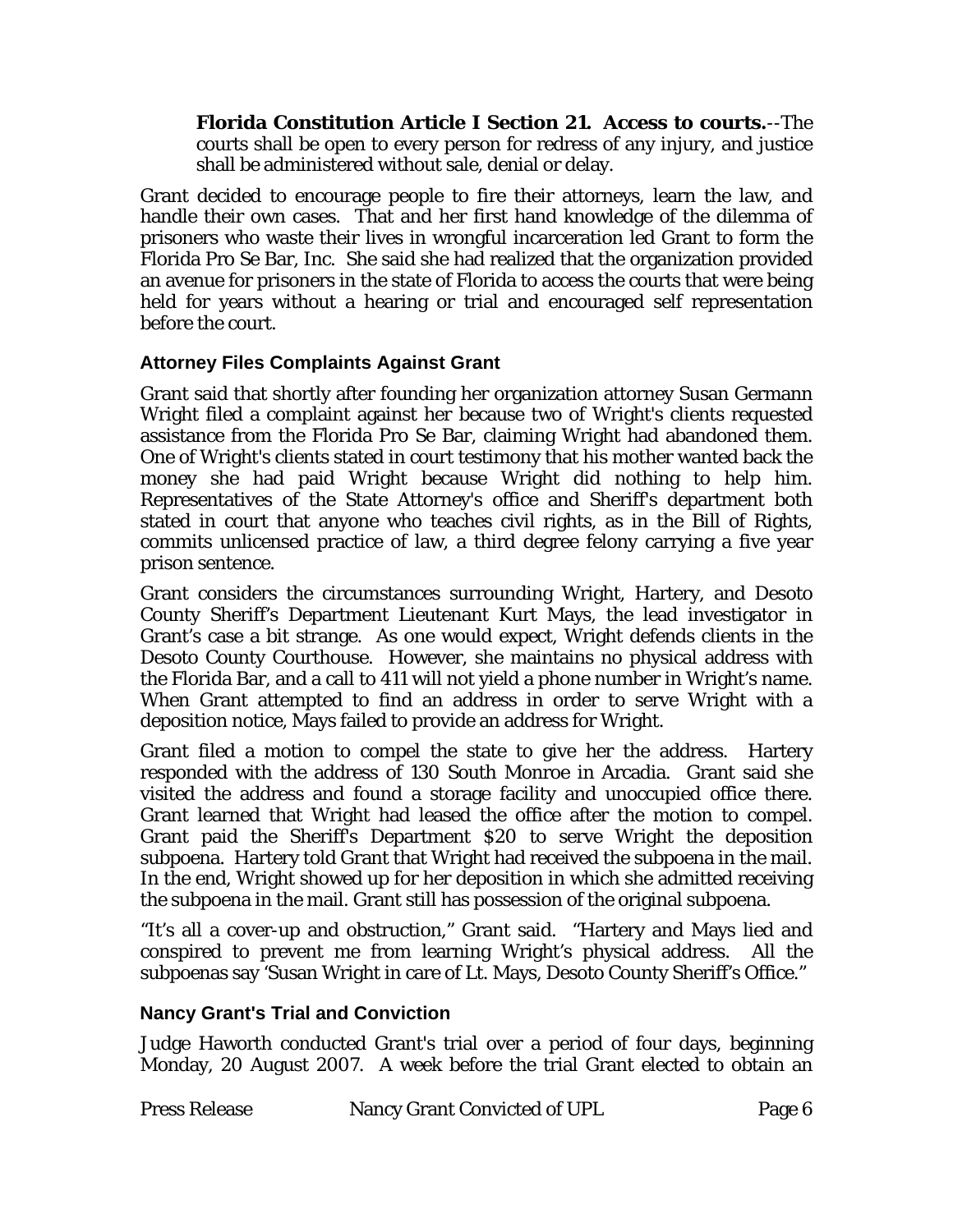attorney's help because it seemed her only chance to avoid a conviction in what she believed would work like a kangaroo court, with her conviction planned in advance.

Prior to the trial Haworth told Grant he would not allow her a First Amendment (freedom of speech) defense, would not allow her to talk to the jury about the law or its meaning, and would not allow her witnesses enabling her to prove merit for her behavior by virtue of the alleged misdeeds of public officials such as their denial of right to a speedy trial. Prosecutor Hartery proposed jury instructions that defined the "practice of law" using court rulings in civil cases.

Haworth made it clear that he intended to get the trial completely finished before the following Monday, even if he had to conduct it on the weekend.

Grant's attorney objected several times during the trial to preserve the opportunity to file an appeal. Haworth insisted on interrogation of Grant's witnesses with the jury out of the court room so he could rule on whether they gave admissible testimony, and he disallowed most of them. Grant took the witness stand and gave her testimony. She seemed to tell a compelling story in answer to her attorney's questions, and she seemed adroit at resisting the badgering of the prosecutor during cross examination.

The attorneys finished their closing arguments near 5 PM on Friday. The Jury returned their verdict that evening: guilty on all 19 counts. Haworth said he would withhold adjudication until 25 September 2007.

Grant: State Officials Lawless Conspirators

Grant said that the Assistant State Attorney Cliff Ramey tried to pressure Judge Haworth to set a trial date of 30 October 2007 in order to rush her to judgment four months after her arrest so as to prevent her from making adequate preparation of her defense. Ramey said in court that he had already sent out 50 subpoenas. Ignoring Ramey's protestations, Judge Haworth set a trial date of 5 March 2007. When that date arrived, Grant had adequately prepared for the trial, at great expense. In the associated pre-trial conference, Judge Haworth changed the trial date 20 August, but refused to sign an actual order for the trial.

Grant said the Sheriff arrested her three times for the same indictment – 29 June 2006, 5 March 2007, and 17 May, 2007 – and that the State Attorney contrived the arrests in order to re-trigger the 6-month speedy trial clock. Grant said she believes Judges Bennet, Parker, Haworth, and Hall, State Attorney Earl Moreland, Assistant State Attorneys Ramey and Hartery, and Sheriff's Department Lieutenant Mays conspired to harass her and deprive her of her due process rights, all in an effort to disrupt her defense preparations and force her conviction.

"They just do what they want, regardless of the rules of court." Grant said, referring to the judges, the State Attorney, and their minions. "They have thrown all the rules of court out the door. It's complete lawlessness."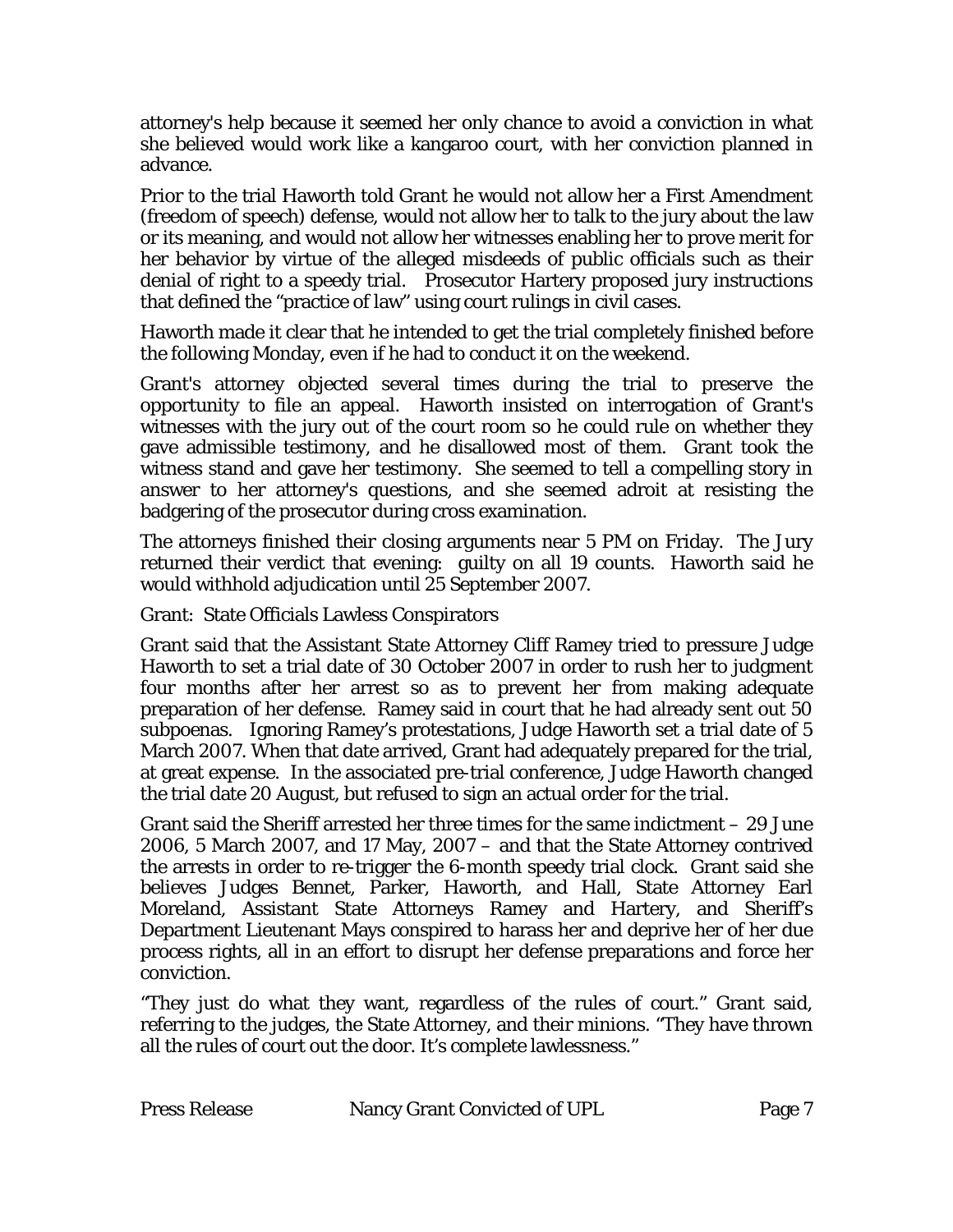### **Reflections by Court Observers**

Court observer Bill Trudelle of the *We the People of Florida* claimed the officers of the court committed numerous violations of Grant's right during the conduct of the trial, and that she did not receive a fair trial.

Many of the court observers present during the trial wrote affidavits of the crimes the officers of the court committed during conduct of the trial, and presented them to Grant's attorney for possible filing of criminal complaints.

Court observer Bob Hurt of *We the People of Florida* said Grant had to choose between obeying the numerous oaths she swore to support the US and Florida Constitutions, and heeding an ambiguous and unconstitutional statute that punishes the "unlicensed practice of law." "Facing such a choice, one must always support the Constitution," Hurt said.

### **Post-Trial and Nancy Grant's Future**

After the trial, Grant said she plans to appeal the case. She said that if she ends up going to jail, she will continue to minister to prisoners the best she can.

Grant claims that she has broken no law, and certainly has not practiced law without a license. She merely helped others receive justice and respect for their rights, and she has a clear conscience.

Grant added that she has contacted Department of Justice Chief of Criminal Civil Rights Division head Mark Kappelhoff in Washington, D.C. to request his assistance in making the Florida Bar stop trying to define UPL, as he did in Massachusetts. Grant said that she has communicated with NATO's press department, the International Court of Justice, Judicial Watch, and the American Civil Liberties Union. She awaits their callbacks.

Grant also awaits her sentencing, scheduled for 25 September 2007 in Florida's 12th Judicial Circuit Courthouse in Arcadia. Citizen group We the People of Florida will continue to encourage its base of approximately 6,000 Citizens to support Nancy Grant and others like her4 who obey their loyalty oaths to the Constitutions, and to denounce all activities by public officials that keep people incarcerated in violation of their speedy trial rights.

### **Bombshell: Judge Haworth May Lack Valid Loyalty Oath**

Florida law require every public employee, including judges, to give an oath of loyalty to the US and Florida constitutions, but one investigator discovered that Judge Lee Haworth lacks a valid loyalty, opening questions of eligiblity to sit as judge.

**Florida Statute 105.031 Qualification; filing fee; candidate's oath; items required to be filed.**— (4) CANDIDATE'S OATH.—[a **candidate must swear before a notary or other person authorized to take acknowledgements] that he or she has taken**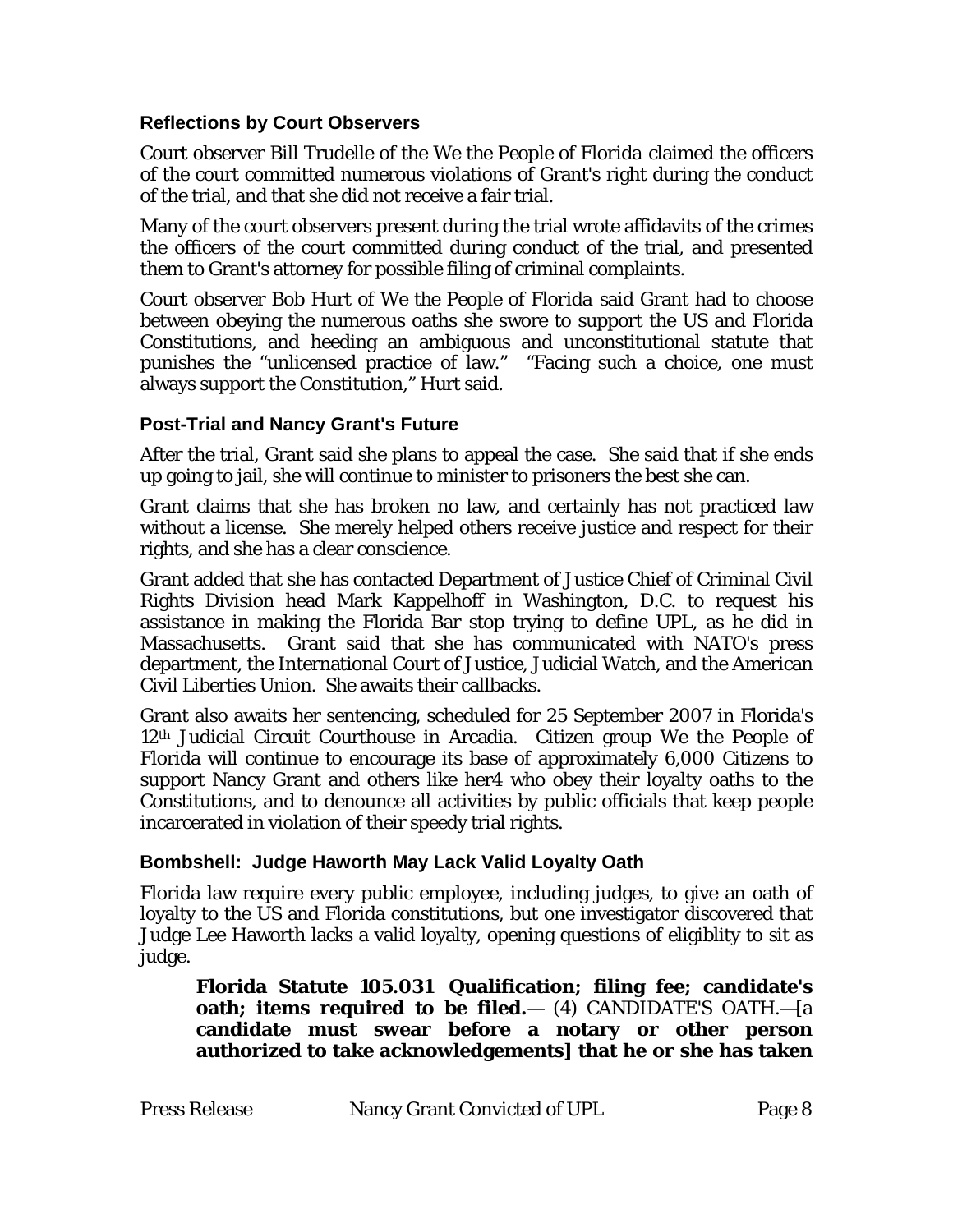**the oath required by ss. [876.05-](http://www.leg.state.fl.us/Statutes/index.cfm?App_mode=Display_Statute&Search_String=&URL=Ch0876/Sec05.HTM)876.10**, Florida Statutes; (5) ITEMS REQUIRED TO BE FILED.-- 3. The **loyalty oath required by s. [876.05](http://www.leg.state.fl.us/Statutes/index.cfm?App_mode=Display_Statute&Search_String=&URL=Ch0876/Sec05.HTM), signed by the candidate and duly acknowledged**. [emphasis added]

**Florida Statute 876.05 Public employees; oath.** (1) **All persons who now or hereafter are employed by** or who now or hereafter are on the payroll of **the state**, or any of its departments and agencies, subdivisions, counties, cities, school boards and districts of the free public school system of the state or counties, or institutions of higher learning, **and all candidates** for public office, except candidates for federal office, are required to **take an oath before any person duly authorized to take acknowledgments** of instruments for public record in the state in the following form:

I, \_\_\_\_\_, a citizen of the State of Florida and of the United States of America, and being employed by or an officer of and a recipient of public funds as such employee or officer, do hereby solemnly swear or affirm that **I will support the Constitution of the United States and of the State of Florida**.

(2) Said **oath shall be filed with the records of the governing official or employing governmental agency** prior to the approval of any voucher for the payment of salary, expenses, or other compensation. [emphasis added]

Sarasota resident Daren Michaels requested Judge Lee Haworth's loyalty oaths from Joel Mynard of Florida Department of State Bureau of Election Records and received several documents in the summer of 2007. The oath document jurat should bear the signature and seal of the public official who acknowledged the oath-giver's signature and oral affirmation. None of the current oath documents bear a signed and sealed jurat.

Furthermore, Michaels claimed he could not locate any oath that complied with Florida Statute 876.05.

"Since Lee Haworth's public employee's oath does not comply with the letter of the law because it has no acknowledgment in a valid jurat, or it simply does not exist, he does not validly hold office," Michaels said. "Haworth is an actor and imposter, not a judge."

Numerous federal and state Court rulings corroborate Michaels' assertion, as do Florida Statutes. Failure to discharge a person who refused to execute the public employee's oath properly constitutes a crime, as does taking office before qualification and impersonating a public officer.

**876.06 Discharge for refusal to execute.** If any person required by ss. 876.05-876.10 to take the oath herein provided for fails to execute the same, the governing authority under which such person is employed shall